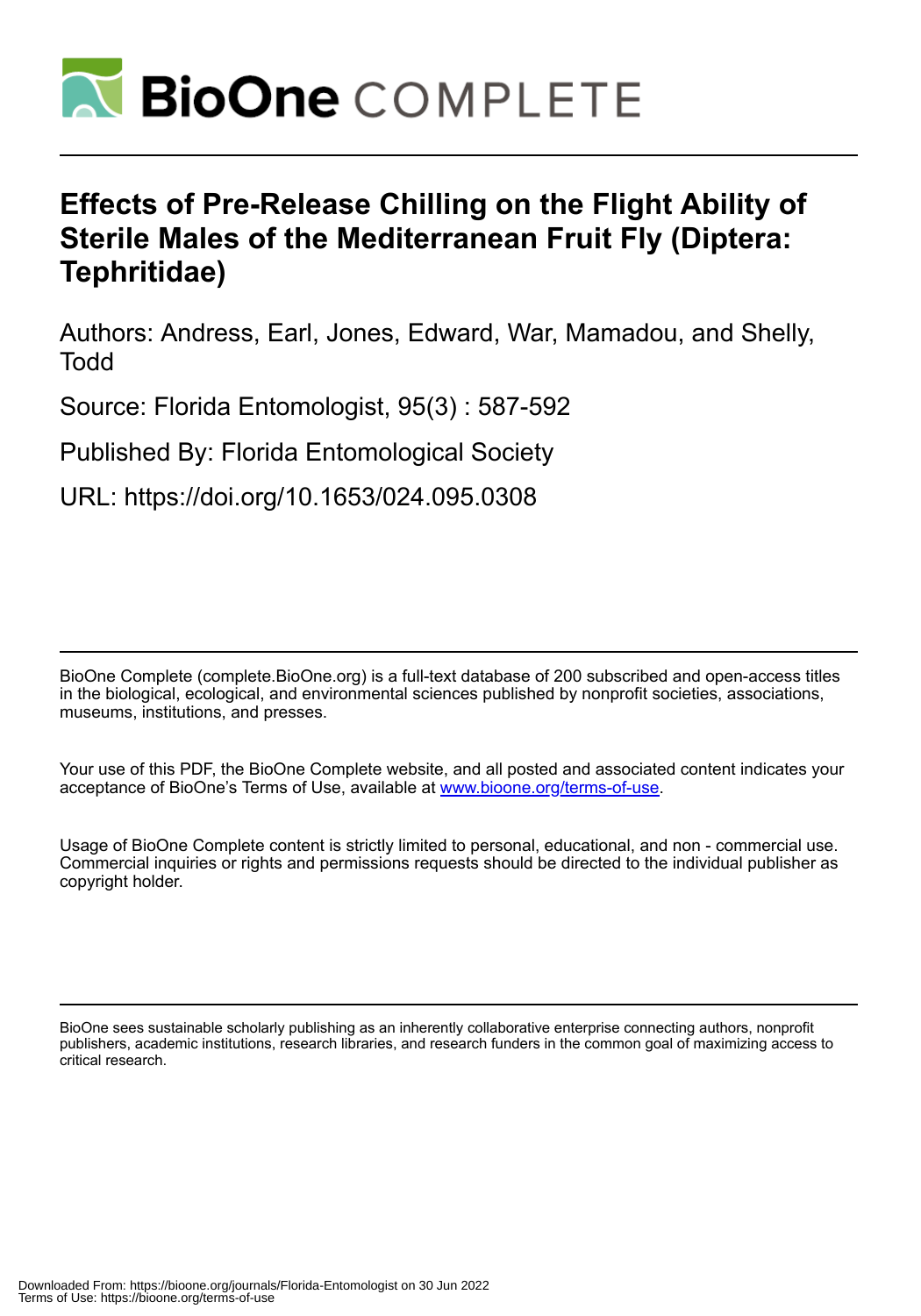## EFFECTS OF PRE-RELEASE CHILLING ON THE FLIGHT ABILITY OF STERILE MALES OF THE MEDITERRANEAN FRUIT FLY (DIPTERA: TEPHRITIDAE)

EARL ANDRESS<sup>1</sup>, EDWARD JONES<sup>2</sup>, MAMADOU WAR<sup>3</sup> AND TODD SHELLY<sup>4,\*</sup> 1 USDA-APHIS, 3802 Constitution Avenue, Los Alamitos, California 90720

2 USDA-APHIS, 1730 Varsity Drive, North Carolina, 27606

3 CDFA, 3802 Constitution Avenue, Los Alamitos, California 90720

4 USDA-APHIS, 41-650 Ahiki Street, Waimanalo, Hawaii 96795

\*Corresponding author; E-mail: tshelly34@yahoo.com

#### **ABSTRACT**

The Sterile Insect Technique (SIT) is used to suppress or eradicate infestations of the Mediterranean fruit fly (medfly), *Ceratitis capitata* (Wiedemann). The success of the SIT depends to a large degree on the ability of sterile males to compete successfully against wild males in obtaining matings with wild females. Sterile males are chilled to allow their transfer to and subsequent storage within the aircraft used for the releases. Here, we describe the results of an experiment that investigated the effects of varying chill duration (at  $3-8$  °C for 2-6 h) on flight ability of sterile males derived from mass-rearing facilities in Hawaii and Guatemala. Flight ability decreased significantly, and at the same rate, with increasing chill duration for flies from both production facilities. However, for any given chill duration, the Hawaiiderived flies displayed greater flight ability than the Guatemala-derived flies. In addition, there was significant variation in flight ability among daily shipments from both facilities. Nevertheless, the present data clearly reveal that limiting chill duration promotes higher flight performance of released sterile males. Implications of our findings for Mediterranean fruit fly SIT programs are discussed.

Key Words: Sterile Insect Technique, mass rearing, chilling, temperature effects

### RESUMEN

Se utiliza La Técnica del Insecto Estéril (TIE) para suprimir o erradicar las infestaciones de la mosca mediterránea de la fruta (mosca de la fruta), *Ceratitis capitata* (Wiedemann). El éxito de la TIE depende en gran medida de la capacidad de los machos estériles para competir con éxito contra los machos silvestres en el apareamiento con las hembras silvestres. Se enfrían los machos estériles para permitir su traslado y su almacenamiento subsiguiente en el avión utilizado para liberarlos. A continuación, describimos los resultados de un experimento que investigó los efectos de la duración variable (frío a 3-8 °C durante 2-6 horas) sobre la capacidad de vuelo de machos estériles criados en las instalaciones de la producción masiva de Hawaii y Guatemala. La capacidad de vuelo disminuyó significativamente, y en la misma proporción, con el aumento en la duración del enfriamiento para las moscas de las dos instalaciones de reproducción. Sin embargo, en todos los períodos de enfriamiento, las moscas de Hawaii mostraron una mayor capacidad de vuelo que las moscas de Guatemala. Además, hubo una variación significativa en la capacidad de vuelo de las moscas entre los envíos diarios de ambas instalaciones. Sin embargo, estos datos muestran claramente que la limitación de la duración del enfriamiento promueve un mayor rendimiento de vuelo de machos estériles liberados. Se comenta sobre las implicaciones de nuestros resultados para los programas de TIE para la mosca mediterránea de la fruta.

Palabras Clave: Técnica del Insecto Estéril, cría en masa, enfriamiento, efectos de temperatura

The Sterile Insect Technique (SIT) is widely used to suppress or eradicate infestations of the Mediterranean fruit fly (medfly), *Ceratitis capitata* (Wiedemann), a pest that attacks many

commercially important fruits and vegetables worldwide (Enkerlin 2005). The SIT involves the production, sterilization, and release of large numbers of male Mediterranean fruit flies into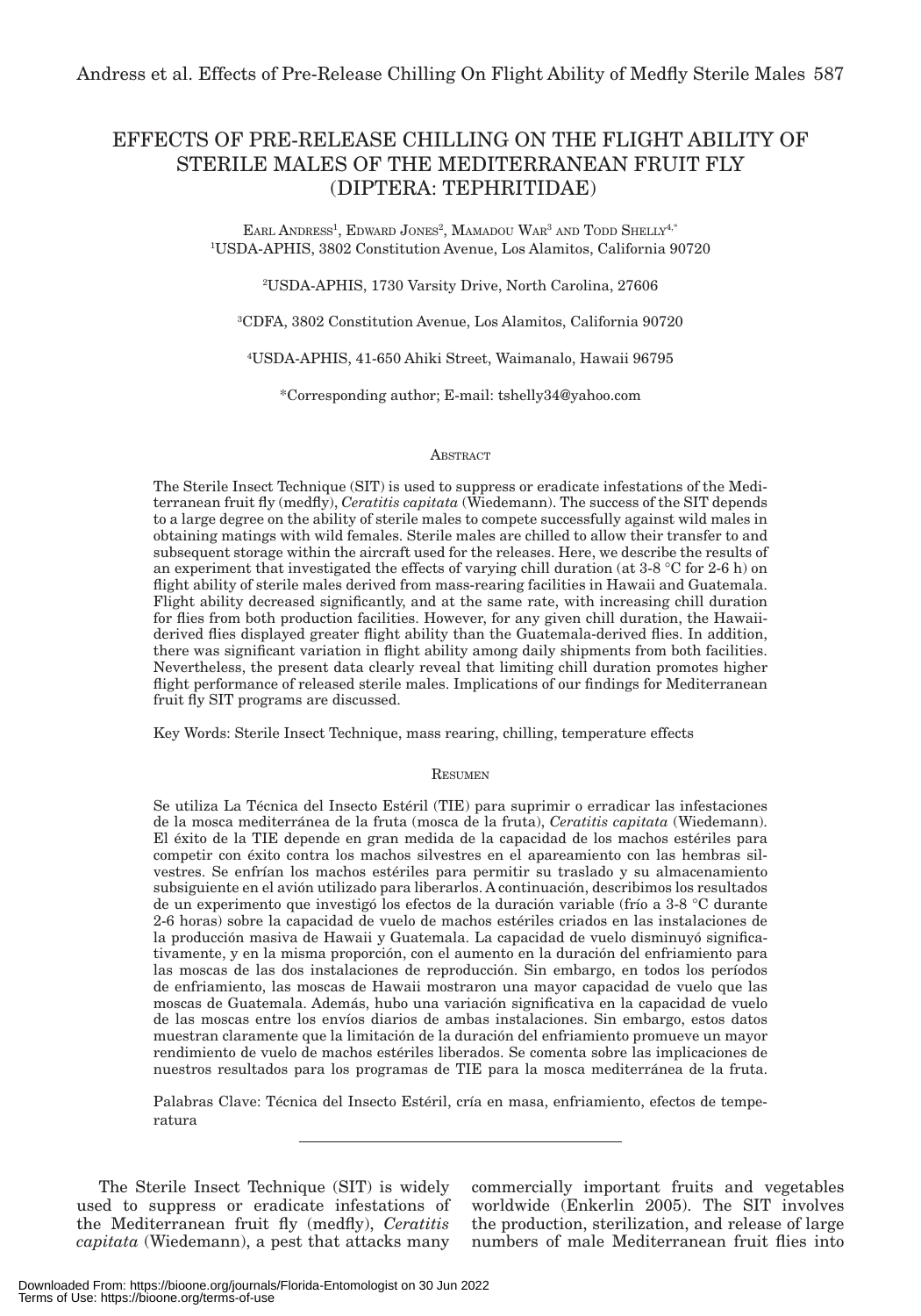the environment. Matings between sterile males and wild females result in the oviposition of infertile eggs, causing a decline of the wild population. The success of the SIT depends to a large degree on the ability of sterile males to compete successfully against wild males in obtaining matings with wild females (Calkins 1984; Calkins & Ashley 1989).

Unfortunately, there is ample evidence showing that, with respect to procuring copulations, sterile males are competitively inferior to wild males (e.g., Rössler 1975; Lance et al. 2000). Reasons for this trend are not known with certainty, but several studies (Liimatainen et al. 1997; Briceño & Eberhard 1998) identified altered courtship behavior, presumably arising through artificial selection under crowded mass-rearing conditions, as a key factor. Other features of the production and release process may also constrain the performance of sterile male Mediterranean fruit flies. For example, the composition of the adult diet, specifically the presence or absence of protein, may influence the mating success of sterile *C*. *capitata* males (Yuval et al. 2007). Other studies have examined the potential influence of radiation dose (Wong et al. 1983; Shelly et al. 2005) and atmosphere (Hooper 1971), dietary microbes (Ben-Yosef et al. 2008), and age at release (Liedo et al. 2002) on the sexual competitiveness of sterile *C*. *capitata* males.

In SIT programs against the Mediterranean fruit fly, sterile males are typically chilled to allow their transfer to and subsequent storage within the aircraft used for the releases. This method was adopted over 30 years ago and allows the release of a large volume of sterile flies (FAO/IAEA 2007). Despite its wide use, however, relatively few studies have examined the effects of chilling on the flight performance of sterile males of any pestiferous tephritid species, and these have yielded inconsistent results. For example, Tanahara and Kirihara (1989) found no decline in the flight ability of sterile males of *Bactrocera cucurbitae* (Coquillett) chilled between 1-4.5 h. Similarly, Reynolds and Orchard (2011) found that flight performance of *B*. *tryoni* (Froggatt) was unaffected by chilling for up to 4 h. Working with the medfly, Salvato et al. (2003) reported no significant decrease in flight ability between unchilled males and those chilled for 2.5 h. In contrast, to these studies, Shelly et al. (2012) observed that chilling negatively affected the flight ability of sterile males of *C*. *capitata* held at high densities (i.e., those used in eclosion towers, see below) prior to testing. In light of this limited and inconsistent data set, a recent report (FAO/IAEA 2007) cited the need for additional studies on the potential effects of pre-release chilling on the performance of sterile *C*. *capitata* males.

Here, we describe the results of an experiment that expands upon those described in Shelly et al. (2012) in 2 important ways. In that previous study, the effects of chilling were investigated at the site of fly production and so did not incorporate the possible impact of shipping (both in terms of time and handling) to the eclosion and release site on fly performance. In the present study, by contrast, the effect of chill duration was assessed for flies following their transport from 2 production facilities to an eclosion/release facility in southern California. In addition, the earlier study included only medflies produced in Hawaii, whereas this study also includes medflies derived from a production facility in Guatemala. While the same strain of *C*. *capitata* is reared under very similar conditions at both facilities, there nonetheless may be differences between flies from the 2 sources, e.g., the pupae derived from Hawaii are generally larger than those from Guatemala (M. War, unpublished data). Consequently, we investigated the relationship between chill duration and flight ability to examine another potential difference between *C*. *capitata* males from the 2 production sources. The implications of our findings for Mediterranean fruit fly SIT programs are discussed.

#### MATERIALS AND METHODS

Experiments were conducted at the California Department of Food and Agriculture's (CDFA) David Rumsey Eclosion and Release Facility, Los Alamitos, California, which serves as the administrative and operations headquarters for a Medfly Preventative Release Program covering  $\approx 6,400 \text{ km}^2 \approx 2,500 \text{ mi}^2$  in southern California. A basic knowledge of the pre-release procedures for handling pupae and adult flies is necessary for understanding the experimental design, and a brief outline of this protocol follows.

Fly pupae are obtained from 2 rearing facilities, the CDFA Fruit Fly Rearing Facility, Waimanalo, Hawaii, and the United States Department of Agriculture (USDA) Medfly Rearing Facility, El Pino, Guatemala. Both facilities produce flies of the strain Vienna 7/Tol-99, a genetic sexing strain containing a temperature sensitive lethal (*tsl*) mutation, which, following heatinduced death of female eggs, allows production of males exclusively (Franz et al. 1996). At both facilities, the pupae are coated with fluorescent dye (3 g per liter of pupae; Schroeder et al. 1972), packed in 4 L plastic bags, and irradiated (using a  $Co<sub>60</sub>$  source) under hypoxia (to reduce the deleterious effects on adult quality; Nestel et al. 2007) at a target dose of 145 Gy (Guatemala) or 150 Gy (Hawaii) at 2 d prior to adult emergence. Application of dye is standard protocol for SIT programs, and dye particles retained on the retracted ptilinum or the body of emerged adults allows differentiation between released and wild males. Following irradiation, bags with pupae are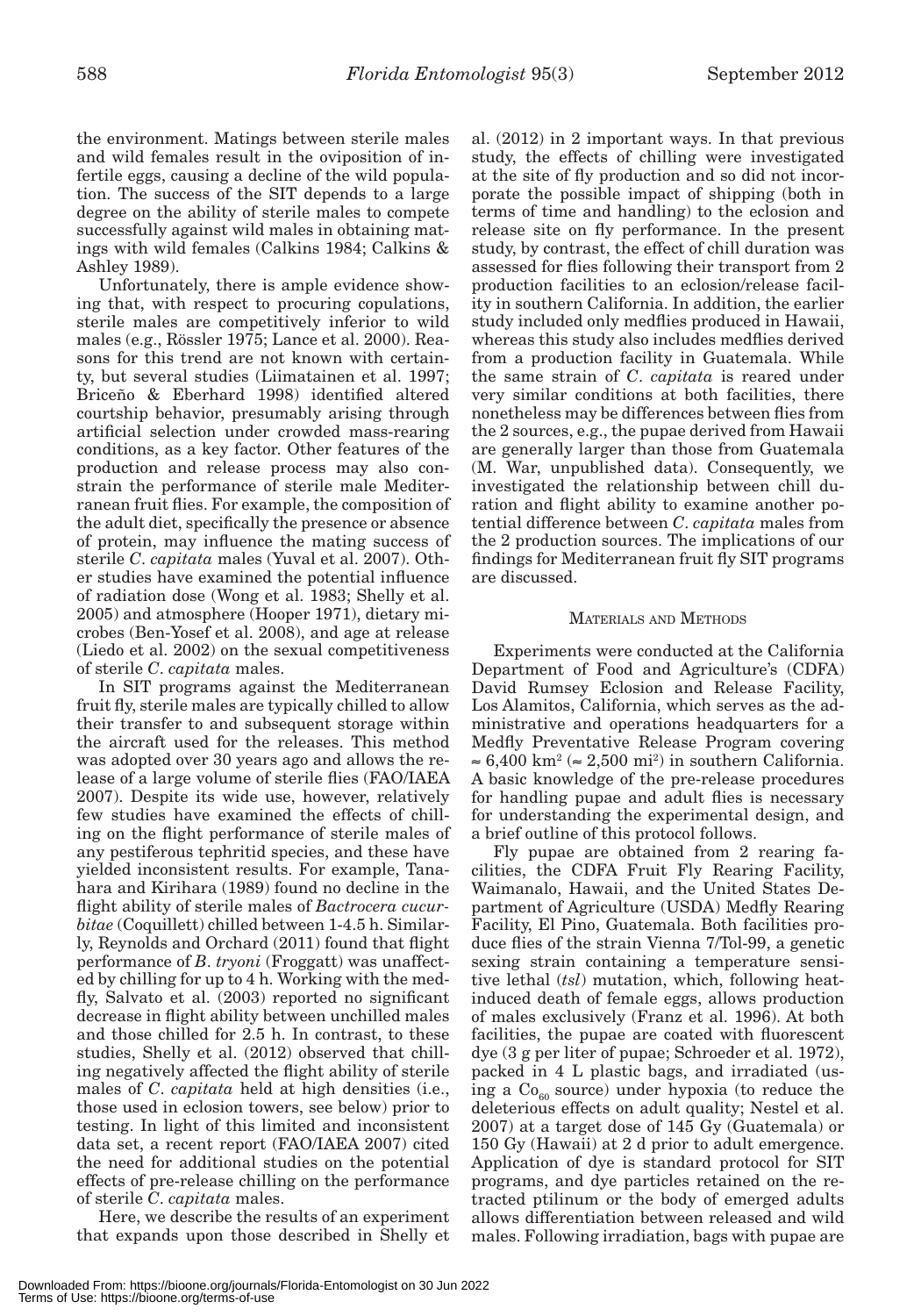packed along with coolant in insulated shipping boxes and transported via commercial airlines to Los Angeles, where CDFA personnel collect and transport them to Los Alamitos. The time spent under hypoxia during handling and shipping pupae is typically 24-25 h for pupae from both Hawaii and Guatemala.

Upon arrival at the eclosion facility, the pupae are removed from shipping boxes and loaded into eclosion towers. Eclosion towers are composed of stacks of aluminum frame trays (75 cm by 75 cm by 2.5 cm) with lumite mesh bottoms (24 by 24 per sq. inch, or  $\approx 6.45$  cm<sup>2</sup>) placed on wheeled frames that can be moved easily. Each tray has a small ridge on top and a channel on the bottom that interlock with adjacent trays and thus stabilize the entire tower. Pupae are placed in channels along all 4 sides of each tray, and eclosed adults exit the channels to gain access to food and water (provided by 2 blocks of sugar-agar gel per tray, each 10 cm by 7.5 cm by 1.25 cm) and resting space. A volume of 350 ml of pupae ( $\approx 21,000$  pupae) is placed in each tray. An electric fan (blowing upwards) is attached to the top of each tower to provide air circulation and cooling. The number of trays composing individual towers varied daily with shipment size, with towers composed of 52-53 trays for flies from the Hawaii facility and 41-50 trays for flies from the Guatemala facility.

The loaded towers are housed inside climate controlled rooms (24-27 °C, 50-80% RH, continuous darkness) for 4 d, with peak adult emergence occurring 2 d after pupal placement. After this 4-d period, the towers are wheeled into a refrigerated trailer (typically maintained at 4 °C but with sporadic fluctuations between  $3-8$  °C), where they are chilled for 45-80 min to immobilize (or "knockdown") the flies. Towers are then disassembled tray by tray inside the chilled trailer, and flies are dislodged by striking the trays over chilled release boxes (3-8 °C), which are then taken to aircraft for release. The typical duration from the start of cooling for knockdown until release is 2-3 h.

On a given sampling  $d_1 \approx 60$  ml of adult flies were taken from the 30th tray (counted from the bottom) from each of 6-8 towers for a given source (i.e., Hawaii or Guatemala). The sample was collected by shaking flies on to a sheet of white paper and then transferring flies to a container, which was placed in an insulated cooler. Upon collection of all samples, the cooler was taken to a separate refrigerated trailer (maintained at the same temperature as the knockdown trailer), where 5 subsamples each of 100 males were counted per tower. These sub-samples were then held for varying chill durations  $(2, 3, 4, 5, or 6 h)$ , with 1 sub-sample per tower held for each of the respective chill durations. (We recognize that our study included no control (non-chilled) group, but this was not feasible as the interlocking tower trays prevented

sampling flies without chilling). Thus, on a given sampling d, adult flies from 6-8 different towers were held at each of the different chill durations. Both Hawaii- and Guatemala-produced flies were sampled in this manner on 15 different d, with sampling conducted for only 1 source per d. To reduce verbiage, flies tested on the same d belonged to the same "batch", meaning flies tested on different d belonged to different batches.

After the appropriate chill duration, flies were transferred to the laboratory (23-25 °C and 45- 75% RH) for flight ability testing. The test protocol was based on the standard procedure for measuring flight ability in sterile, mass-reared tephritid fruit flies (FAO/IAEA/USDA 2003). Briefly, the trials involved placing the flies at the bottom of a 10 cm tall, plastic tube (with talc-coated inner surface to prevent escape by walking) and recording the number of flies that successfully exited the tube after 2 h.

Data on flight ability were analyzed using Restricted Maximum Likelihood (REML) to fit a standard least squares model. The model used was: # fliers = chill duration + colony source + batch + sample number (which refers to the chronological order in which samples were taken on a given d) + chill duration\* chill duration+ chill duration\* colony source. Chill duration and colony source were fixed effects, while batch and sample number were treated as random effects (with batch treated as a repeated measure nested in colony source). The 2 interaction terms assessed i) the linearity of the model (by examining variation in the level of response among different chill durations, where an insignificant interactions denotes linearity) and ii) the similarity in the relationship between flight ability and chill duration between the 2 sources (where an insignificant interaction denotes similar responses [slopes] for the 2 sources). Effects that were not statistically significant were removed from the model, and the data analyzed using the reduced model to obtain the simplest equation. As shown below, the final model was: # fliers = chill duration + colony source +batch + sample number. Statistical analyses were completed using JMP 9 (2010 SAS Institute).

In addition to the results derived from experimental manipulation of chill duration, we present post-shipment data from standard quality control tests for adult emergence and flight ability for the specific batches used in the experiments. As part of its routine operating procedure, CDFA collects random samples of pupae from daily shipments from both Hawaii and Guatemala, places the pupae in Petri dishes at the bottom of the plastic tubes (prepared as described above), and records the number of flies that i) successfully emerge from puparia and ii) successfully exit the tube after 4 d (see FAO/IAEA/USDA 2003 for details). This measure of flight ability is thus a composite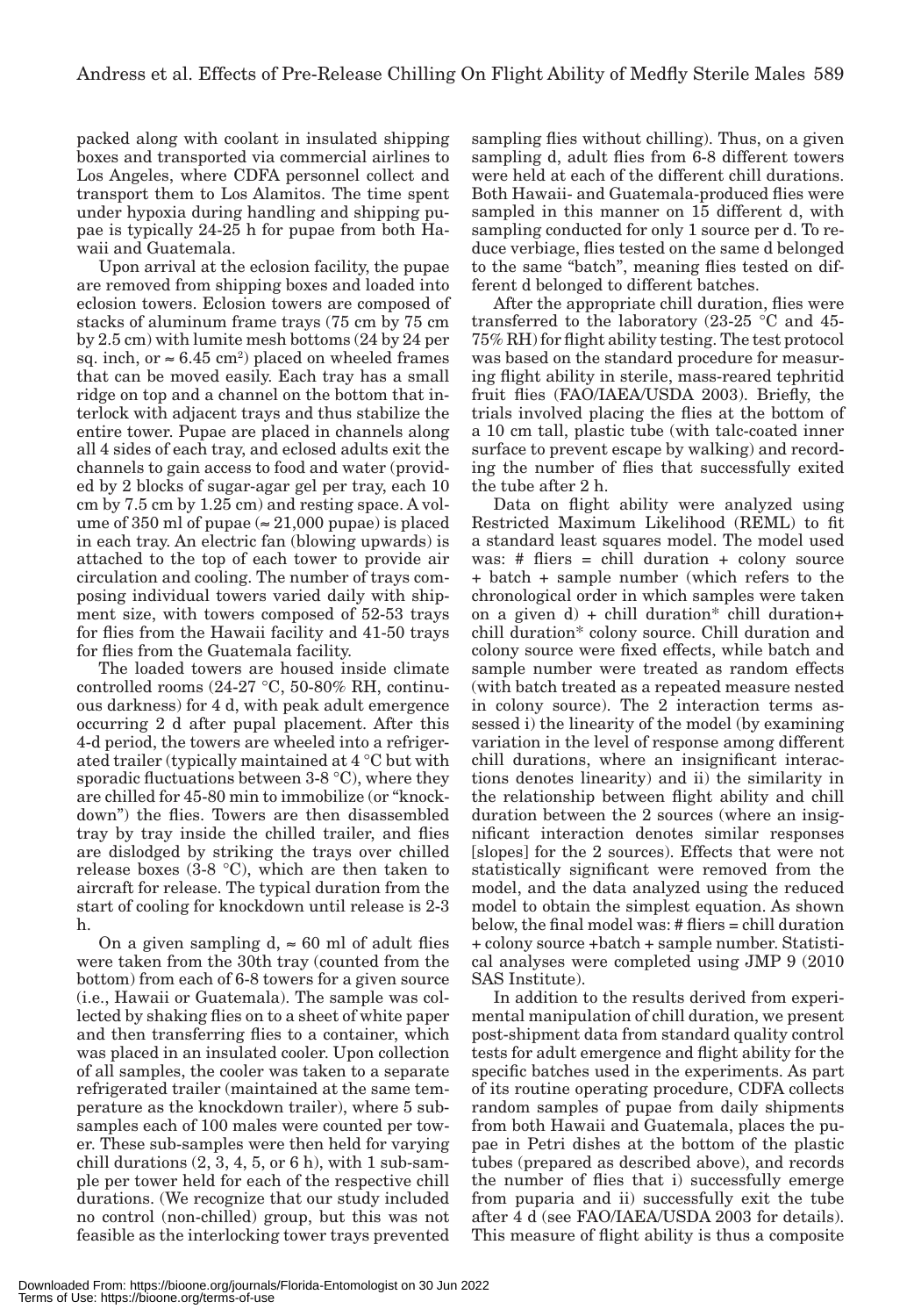index, which includes adult emergence and subsequent flight from the tubes. Here, for comparative purposes, we also computed an "adjusted" flight ability, which presents the relative number of males escaping the tubes based on the number of successfully emerged adults (and not the number of pupae tested as in the standard FAO/IAEA/ USDA [2003] index). Pre-shipment estimates of flight ability were not included in the study, because factors potentially affecting fly quality during transit were beyond our control, and so emphasis was placed on measuring the performance of flies following their arrival in Los Alamitos (the routine quality testing using pupae) and their eclosion and chilling (our experimental testing using adults). In addition, following standard FAO/IAEA/USDA (2003) procedures, we computed the average pupal weight for each batch based on measurements of 5 lots of 100 pupae per batch.

#### RESULTS

Chill duration ( $F = 301.5$ , df = 1,  $P < 0.0001$ ) had a significant negative effect of flight ability that was linear (chill duration \* chill duration,  $F = 0.002$ , df = 1,  $P = 0.96$ ; Fig. 1). Colony source (*F* = 87.1, df = 1, *P* < 0.0001) also had a significant effect on post-chill flight ability. Collectively, these 2 fixed effects accounted for approximately 2/3 of the total variation observed  $(r^2 = 0.67)$ . Although colony source did not alter the slope resulting from chill duration effects (chill duration\*colony source,  $F = 0.38$ , df = 1,  $P = 0.54$ , the large colony source effect indicates a difference between the intercepts for



Fig. 1. Relationship between flight ability and chill duration for *Ceratitis capitata* sterile males from rearing facilities in Hawaii and Guatemala. For a particular chill duration, each symbol represents the average number of males in groups of 100 males  $(n = 6-8)$  groups, each derived from a different eclosion tower) that escaped flight tubes on a particular test date  $(n = 15 \text{ d})$ for both Hawaii and Guatemala). Regression equations: Hawaii  $Y = 78.10 - 2.33$ \*chill duration; Guatemala:  $Y =$ 63.44 - 2.33\*chill duration.

the Hawaii and Guatemala colonies as clearly illustrated in plots of flight ability versus chill duration (Fig. 1).

The 2 random effects, sample number and batch, accounted for about 3% and 29% of the variance unexplained by the 2 fixed parameters, respectively (the remaining 68% was unexplained error). As batch appeared to have a large effect on flight ability, we subsequently analyzed data separately for the 2 colonies considering chill duration and batch as fixed effects in generalized linear models. For both colonies, both chill duration (Hawaii: Likelihood Ratio  $\chi^2$  = 288.2, df = 1,  $P < 0.0001$ ; Guatemala:  $\chi^2 = 245.0$ , df = 1,  $P <$ 0.0001) and batch (Hawaii;  $\chi^2$  = 482.9, df = 14,  $P < 0.0001$ ; Guatemala:  $\chi^2 = 333.1$ , df = 14, *P* < 0.0001) had significant effects on flight ability. Data from the 2 h chill duration illustrate the high level of inter-batch variation observed. Under this treatment, the average number of fliers  $(n = 6-8$  samples [towers] each of 100 males) ranged from 64-79 among the 15 batches of Hawaii flies and between 52-65 fliers among the 15 batches of Guatemala flies.

The standard quality control measures of emergence and flight ability differed between Hawaii- and Guatemala-derived flies for the 15 batches sampled from each production facility. Males from Guatemala displayed significantly higher emergence  $(91 + 1\% \text{ vs. } 85 + 1\%; t = 4.7,$ df = 28,  $P < 0.001$ ) and flight ability (86 + 1%) vs. 80 + 2%;  $t = 3.9$ , df = 28,  $P < 0.001$ ) than males from Hawaii. However, adjusted flight ability (which effectively eliminates the difference in emergence success) was the same  $(t =$ 0.1,  $df = 28$ ,  $P = 0.94$ ) between males from Guatemala  $(94 + 1\%, n = 15)$  and Hawaii  $(94 + 2\%,$  $n = 15$ ). This latter result indicates that, among flies that emerged from puparia, there was no significant difference if the flight ability of flies from Guatemala and Hawaii before placement in the eclosion towers. For the batches used in this study, there was a significant size difference between pupae from Hawaii (8.38 + 0.08 mg, *n* = 15) and Guatemala (8.14 + 0.03 mg, *n* = 15;  $t = 2.8$ , df = 28,  $P = 0.01$ ).

There were no significant relationships between the standard post-shipment/pre-chilling quality control measurements and post-chill fight ability for batches from either Hawaii or Guatemala. Among the 15 batches sampled from each source, we tested for correlations (using mean values) between pupal weight and i) emergence, ii) adjusted flight ability, and iii) flight ability after 2 h of chilling. We also examined possible relationships between iv) emergence and flight ability after 2 h of chilling and v) adjusted flight ability and flight ability after 2 h of chilling. In no instance, however, was a significant correlation detected in any of these tests for either Hawaii- or Guatemala-derived flies.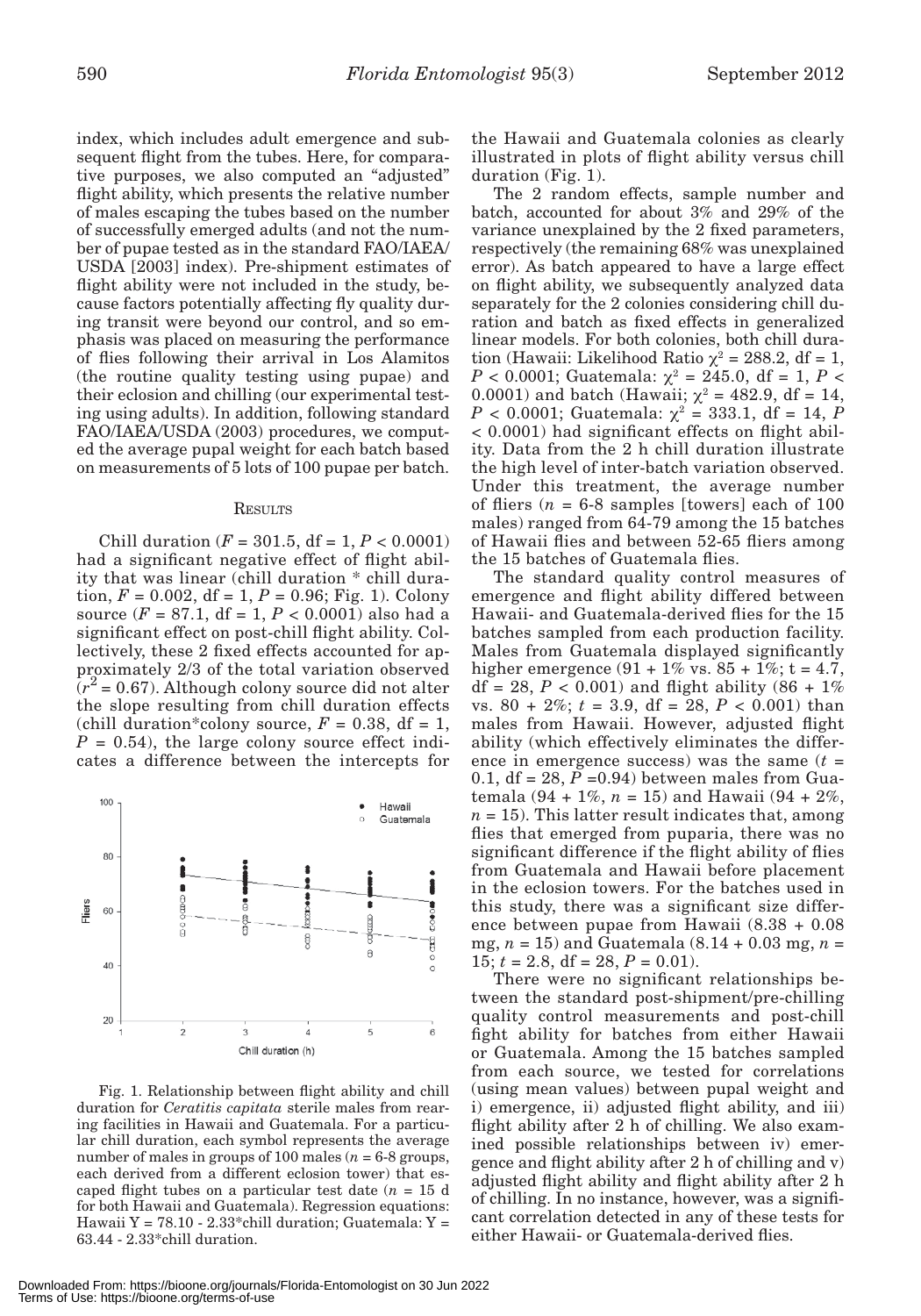#### **DISCUSSION**

The present study demonstrated a decline in flight ability of sterile male medflies with increasing chill duration for flies from both the Hawaii and Guatemala rearing facilities. The rate of decline was similar between flies from the 2 facilities, however, for any given chill duration, flies from Hawaii facility displayed greater flight ability than flies from the Guatemala facility. As noted, the adjusted flight ability (computed using data from the standard tests) did not differ significantly between Hawaii- and Guatemala-derived flies, with the average adjusted flight ability (over 15 batches per production source) being 94% for flies from both 2 facilities. This finding indicates that the difference observed in post-chill flight ability derived not from transit-related factors, but from subsequent handling after pupal arrival at the Los Alamitos facility. In addition, although pupae from Hawaii were, on average, larger than those from Guatemala, we found no association between pupal size and various performance indices, namely emergence, routine flight ability, adjusted flight ability, or flight ability after 2 h of chilling. We therefore conclude that the pupal size difference was not responsible for the difference in post-chilling flight ability observed between flies from Hawaii and Guatemala.

Without a non-chilled control group, we are unable to assess the relative importance of chilling and pre-knockdown holding conditions in adversely affecting the flight ability of emerged adult males. That is, the lower flight performance of the Guatemala flies could have reflected a larger, negative response to the chilling per se, the fly density and food availability in the holding trays, or a combination of both. As noted above, the interlocking trays comprising an eclosion tower prevented access to the emerged adults, precluding this control. However, by drilling a hole in a tray, it may be possible to extract flies using an aspirator just prior to chilling, and we are exploring use of such modified trays with program officials. In fact, earlier results (Shelly et al. 2012) based on flies from the Hawaii production facility suggest the effects of chilling may depend on the density under which flies were held before chilling: chilling had no effect on the flight ability of males held at low density in small cages but resulted in decreased flight for flies held in eclosion tower trays at the same density employed in this present study. High density is known to promote frequent male-male aggression and reduced vigor (Gaskin et al. 2002), and this stress, when combined with chilling, may act to lessen flight ability. While this explanation appears reasonable, Salvato et al. (2003), working with medflies from the Guatemala facility, reported no effect of chilling on flight performance even though flies were held at a higher pre-release density than used in

the present study. Clearly, additional manipulations of chill duration and holding density appear necessary to elucidate general patterns and subsequently assess possible changes to routine handling practices.

Interestingly, significant variation in flight ability was detected among daily shipments (batches) for both rearing facilities. As rearing procedures are relatively constant across d, daily variation in fly quality may reflect variation in other factors, such as environmental conditions (temperature, RH, etc.), the quality and composition of larval diet ingredients, or the microbial community existing in the larval diet. The effect of these factors on the quality of medflies is poorly known for any fruit fly mass-rearing facility (but see Barnes et al. 2007), and so this explanation remains conjectural.

In conclusion, sterile male medflies must overcome various hurdles in order to compete successfully against wild males for wild females, including locating and joining natural mating (lek) sites (Prokopy & Hendrichs 1979). Reduced flight activity could obviously interfere with this requirement and so constrain the effectiveness of an SIT program. While certain barriers are difficult to mitigate (e.g., limiting artificial selection for shorter male courtship under the crowded conditions necessary for high production volume; Briceño & Eberhard 1998), adjusting tower tray densities or/and chill duration to maximize the dispersal of released flies appears a feasible option. As noted above, however, more data on the individual and collective effects of chilling and density are required to identify the necessary adjustments. Nonetheless, the present data clearly reveal that limiting chill duration will promote higher flight performance among released sterile males.

#### **ACKNOWLEDGMENTS**

We thank Ed Baltazar, Mike Arbogast, Martha Del Toro, Alicia Espinoza De Los Monteros, Ian Walters, Fred Chung, Raul Martinez, Scott Vantura, and Thai Phung for their assistance at Los Alamitos, and David Dean for statistical advice.

#### REFERENCES CITED

- BARNES, B. S., ROSENBERG, S., ARNOLDS, L., AND JOHNSON, J. 2007. Production and quality assurance in the SIT Africa Mediterranean fruit fly (Diptera: Tephritidae) rearing facility in South Africa. Florida. Entomol. 90: 41-52.
- BEN-YOSEF, M., JURKEVICH, E., AND YUVAL, B. 2008. Effect of bacteria on nutritional status and reproductive success of the Mediterranean fruit fly *Ceratitis capitata*. Physiol. Entomol. 33: 145-154.
- BRICEÑO, R. D., AND EBERHARD, W. G. 1998. Medfly courtship duration: a sexually selected reaction norm changed by crowding. Ethol. Ecol. Evol. 10: 369-382.